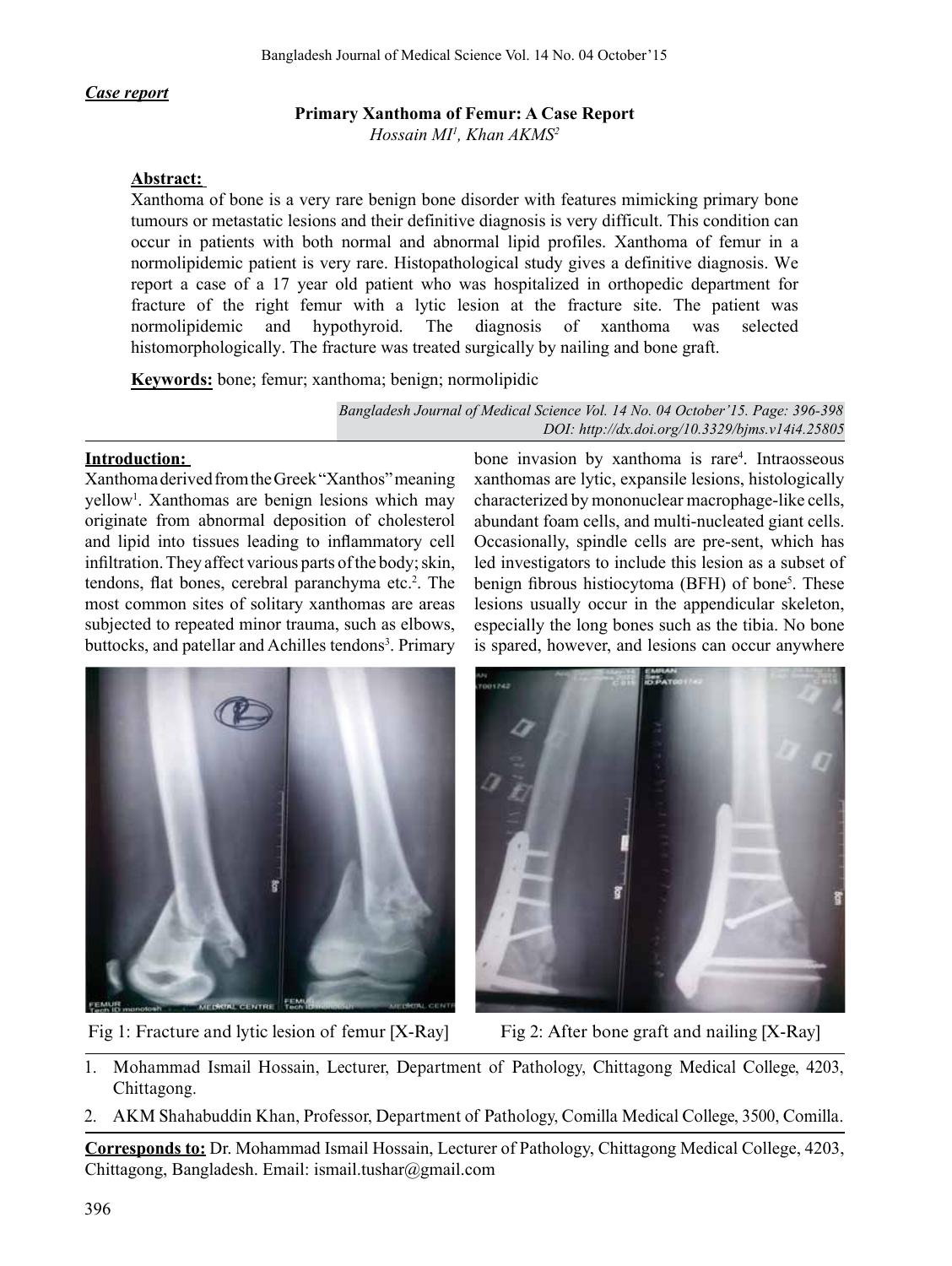



in the appendicular or axial skeleton including the bony pelvis, spine and skull base<sup>6</sup>. We present an unusual case of pathological fracture of lower end of femur following a slip and fall, and were found to have primary xanthoma of femur.

# **Case report:**

A 17 years boy presented with the history of swelling and pain around right knee, difficulty in walking and shortening of his right leg, following a slip and fall. On examination there was a diffuse swelling, tenderness and shortening of right leg. The radiography showed fracture of the lower end of the right femur with osteolytic lesion at the fracture site [Figure 1].

No obvious extracortical tissue extension was seen, with normal joint space and articular surface maintained. Biochemical investigation revealed that serum calcium, alkaline phosphatase and lipid profile within normal limit. He is a known case of



Fig 3: Lobules of foamy cells<sup>[40X]</sup>, H&E stain] Fig 4: Foamy histiocytes with bony chips<sup>[200X]</sup>



Fig 5: Foam cells, tuton giant cells [400X] Fig 6: Foam cells with fibrous proliferation

hypothyroidism since 2 years for which he is under treatment of endocrinologist. No abnormality was noted in remaining other system. Following this, curetting biopsy of the lesion with bone graft and nailing was done. Biopsy material was sent to private histopathological laboratory for a definitive diagnosis of the lesion. Macroscopically biopsied material was yellow in color, soft to firm in consistency. Histopathological examination of the tissue showed sheets of lipid laden foam cells interspersed in to the trabeculae embedded in a variable background of other cells, including tuton giant cells and fibrosis also noted [Figure: 3-6].

Immunohistochemical examination was not possible due to unavailability in our setup. So, histomorphologically this case was diagnosed as xanthoma of bone. Histologically benign fibrous histiocytoma and non ossifying fibroma were